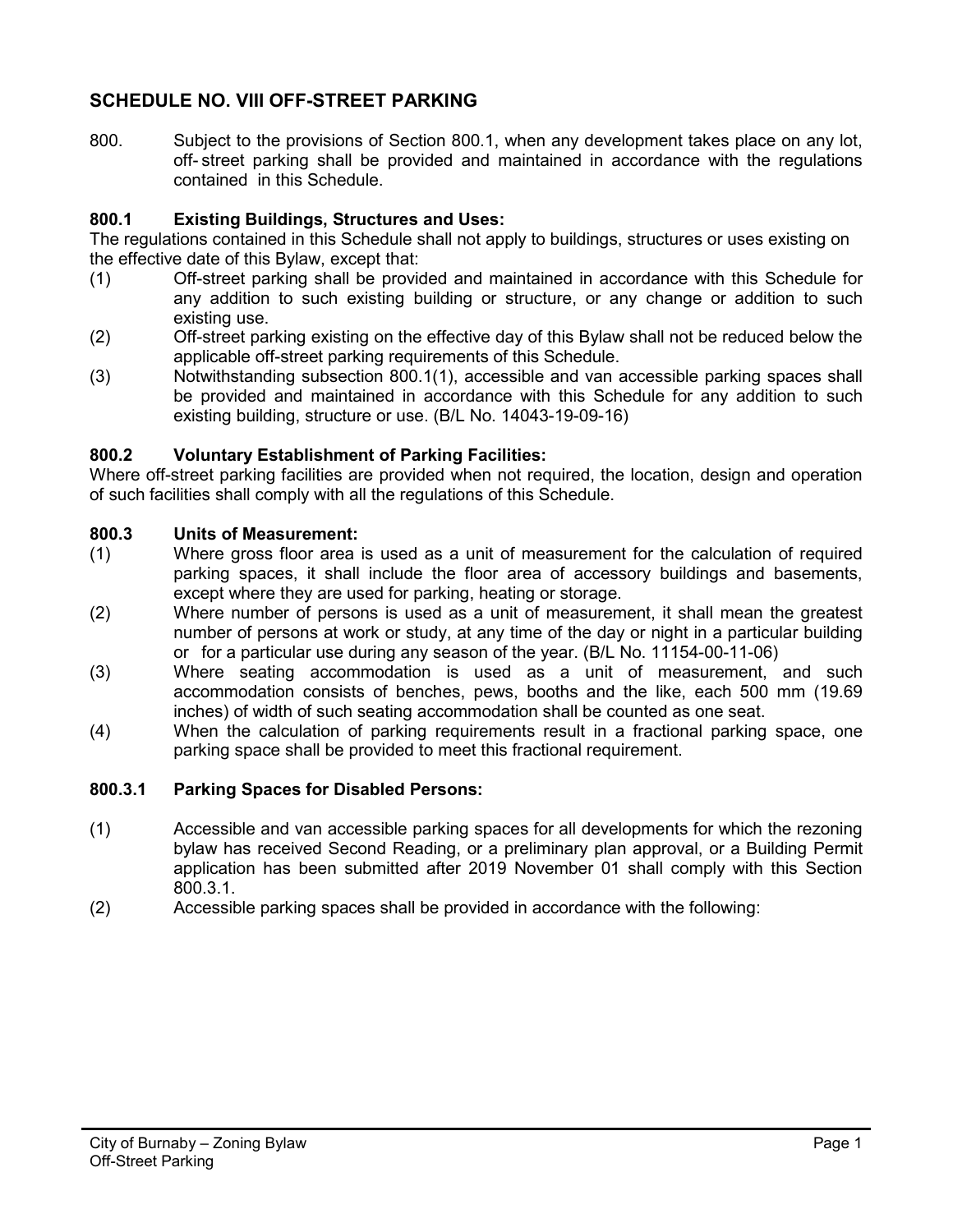- (a) Adaptable housing units, and accessible housing units.
- (b) Senior citizen housings, category A and B supportive housing facilities, hospitals, rest homes, private hospitals, medical and dental offices and clinics, group homes, and similar uses.
- (c) All uses other than single family dwellings, two family dwellings, row housing dwellings, townhouse dwellings, and uses referred to in Clause (a) and (b) above.
- 
- (e) For multiple family dwellings including townhouses and apartments, non-profit housing developments that receive rent supplement assistance from a government or government agency, and purpose-built rental housing, in the RM and P Districts, where the total number of visitor parking spaces provided on site exceeds 5 parking spaces. (B/L No. 14206-20-10-26)

## **USE REQUIRED ACCESSIBLE PARKING SPACES**

1 for each 2 dwelling units

1 for 1 – 15 required parking spaces 2 for 16 – 30 required parking spaces 3 for 31 – 60 required parking spaces 4 for 61 – 90 required parking spaces 5 for 91 – 150 required parking spaces 1 additional accessible parking for every 100 parking spaces or portion thereof, in excess of 150

1 for 1 – 25 required parking spaces 2 for 26 – 50 required parking spaces 3 for 51 – 100 required parking spaces 1 additional accessible parking for every 100 parking spaces or portion thereof, in excess of 100

(d) All uses For every 3 accessible parking spaces required, 1 shall be a van accessible parking space

> A minimum of 1 visitor parking space shall be van accessible parking space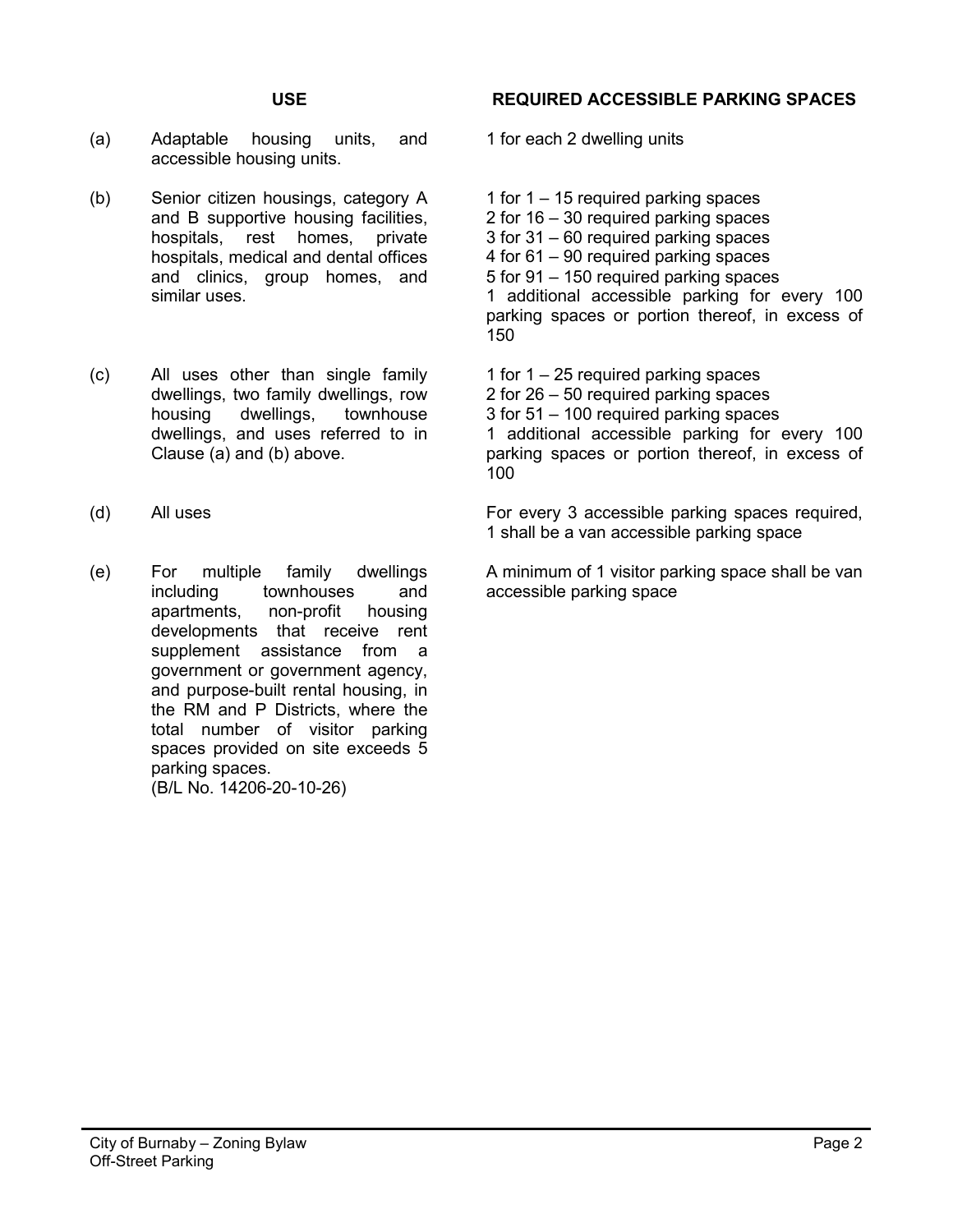(3) The Minimum dimensions of accessible and van accessible parking spaces are:

| <b>Type of Accessible</b><br><b>Parking Space</b> | Length                      | Width                       | <b>Height</b>              |
|---------------------------------------------------|-----------------------------|-----------------------------|----------------------------|
| Regular accessible<br>parking space               | $5.5$ m (18.04 ft.)         | $2.6 \text{ m}$ (8.53 ft.)  | $2.3 \text{ m}$ (7.55 ft.) |
| Parallel accessible<br>parking space              | $7.3 \text{ m}$ (23.95 ft.) | $2.6 \text{ m}$ (8.53 ft.)  | $2.3 \text{ m}$ (7.55 ft.) |
| Regular van accessible<br>parking space           | 5.5 m (18.04 ft.)           | $3.4 \text{ m}$ (11.15 ft.) | $2.3 \text{ m}$ (7.55 ft.) |
| Parallel van accessible<br>parking space          | $7.3$ m (23.95 ft.)         | $3.4 \text{ m}$ (11.15 ft.) | $2.3 \text{ m}$ (7.55 ft.) |

- (4) All levels of a parking garage, structured parking, or underground parking containing accessible and van accessible parking spaces shall have a minimum clear height of 2.3 m  $(7.55 \text{ ft.})$ .
- (5) Accessible and van accessible parking spaces shall:
	- (a) be located close to the elevator, vestibule, and building or lobby entrance of the principal building or use for which the off-street parking space is provided, including parking spaces provided pursuant to subsections 800.5(2) and (4), with a direct and unobstructed access thereto; (B/L No. 14316-21-05-31)
	- (b) have an adjacent access aisle on one side of the regular accessible and van accessible parking space, and to the rear of the parallel accessible and van accessible parking space, with a minimum width of 1.2 m (3.94 ft.). A single access aisle used jointly by two adjacent regular accessible and van accessible parking spaces shall have a minimum width of 1.5 m (4.92 ft.). The adjacent access aisle shall be marked with diagonal markings or paintings on the surface;
	- (c) have a firm, slip-resistant and level surface with a slope not greater that 1:50;<br>(d) be clearly marked with a pole mounted sign not less than 1.5 m (4.92 ft.) at
	- be clearly marked with a pole mounted sign not less than  $1.5$  m (4.92 ft.) above ground level, in conformance with the specifications in Schedule 2 of Division 23 of the Motor Vehicle Act. A van accessible parking space, except where it is provided as visitor parking, shall also be identified by a minimum of 0.15 m (0.49 ft.) by 0.3 m (0.98 ft) signage noting "VAN ACCESSIBLE" attached to the pole, and,
	- (e) have the parking surface marked with the international symbol for wheelchair accessibility.
- (6) In a strata titled development, accessible and van accessible parking spaces shall be held in common ownership and shall not be assigned to any strata lot.
- (7) A pedestrian route connecting the accessible and van accessible parking spaces to the elevator, vestibule, and building or lobby entrance shall:
	- (a) have a continuous and unobstructed width of not less than  $1.2$  m  $(3.9 \text{ ft.})$ ;
	- (b) not exceed a slope of 1:20; and,
	- (c) be marked with markings or paintings if it is located on a maneuvering aisle (B/L No. 14043-19-09-16)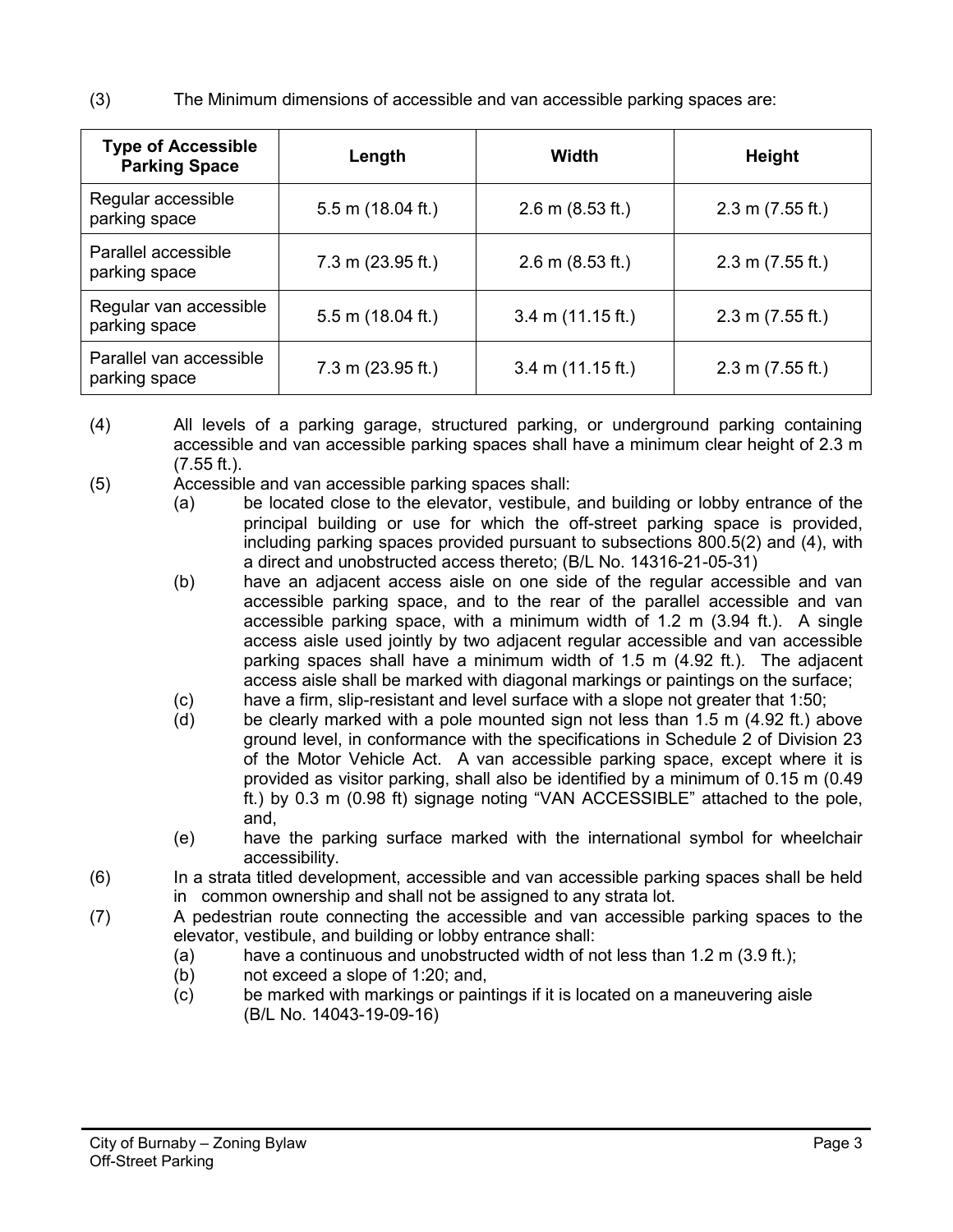## **800.4 Required Off-Street Parking Spaces:**

Off-street vehicular parking or garage spaces shall be provided in accordance with the standards in this section. In the case of a use not specifically mentioned, the required off- street parking spaces shall be the same as for a similar use.

1 for each dwelling unit

### **USE REQUIRED PARKING SPACES**

### (1) Single family, two family and rowhouse dwellings.

- (1a) Single family dwelling with secondary suite. (B/L No. 13258-14-01-27)
- 

1 independently accessible parking space for each dwelling unit. The Director Planning and Building may waive the requirement for a second parking space where the single family dwelling was constructed before January 1, 2014 and the Director Planning and Building is satisfied that it is not feasible to create a second parking space on the property.

(2) Multiple family dwellings Visitor parking shall be identified by a sign with the words "VISITOR PARKING", shall be at a location that is safe, convenient and easily found. Security gates at the entrance to underground visitors parking areas may be permitted on the following conditions:

- (a) access shall be controlled by an intercom system that is located on the property in close proximity to the visitors parking area to ensure the security of the visitors parking area but avoiding impediments to vehicular circulation at its entrance. The security gate shall be able to be easily opened by the operator of the vehicle without involving a third party;
- (b) a functional turn-around area shall be provided at the entrance to the visitors parking area to permit adequate vehicle manoeuvering without the need for reversing the vehicle in the event that the visitor does not gain access to the visitors parking area through the security gate;
- (c) the underground visitors parking area shall be separated from any underground residents parking area by a further security gate to maintain the security of the residents parking area. The visitors parking area shall be identified by large and clear signage, differentiated from resident parking and available to visitors 24 hours per day;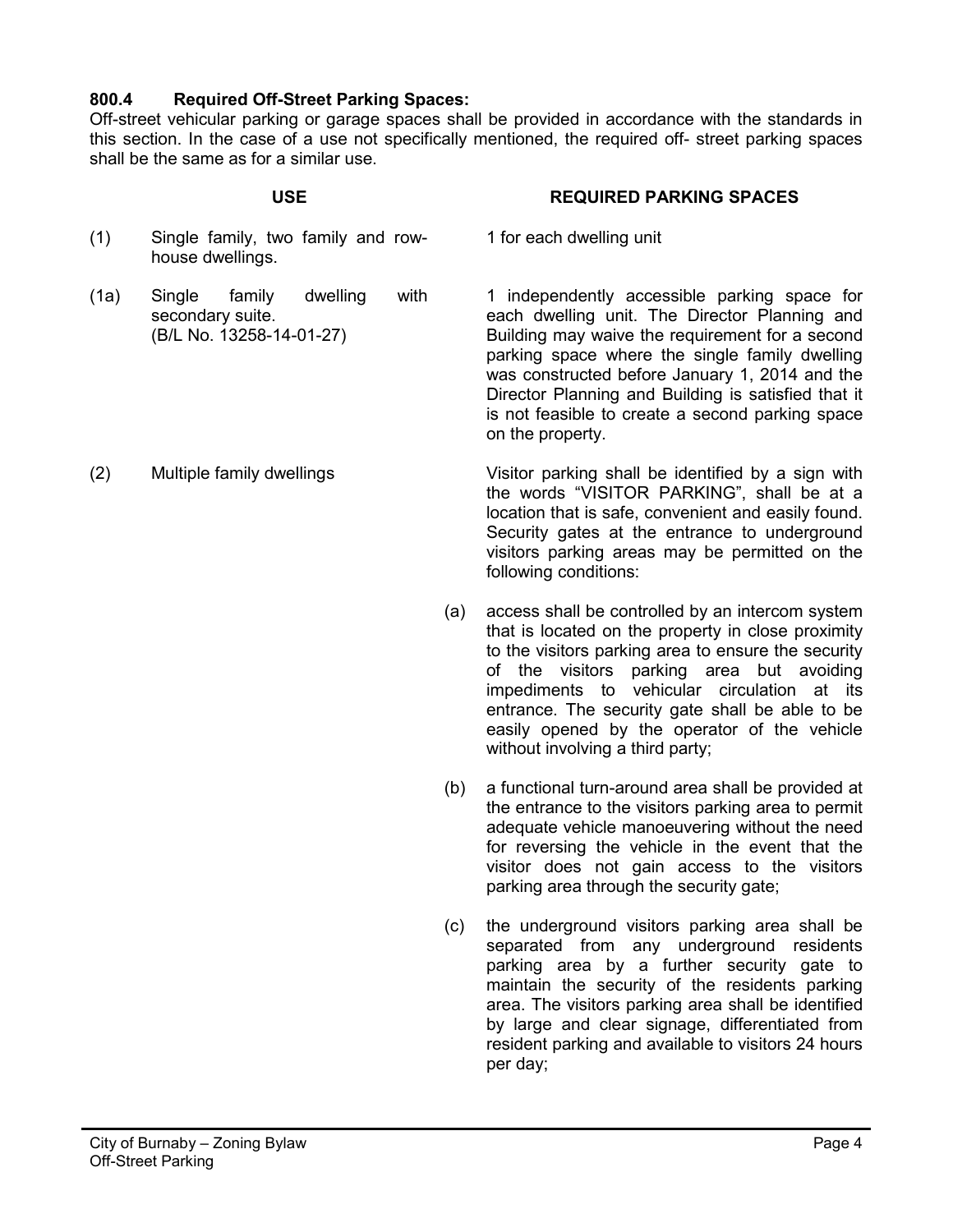- (a) Townhouses, being multiple family dwellings wherein each unit has direct access to the ground level either by stairs or at grade.
- (a.1) Townhouses in RM6 Districts. (B/L No. 9632-93-11-08)
- (a.2) Apartments in C8 and C8a Districts. (B/L No. 9632-93-11-08)
- (b) Apartments, being multiple family dwellings wherein access to the units is by means of a common corridor.
- (b.1) Apartments in RM3s, RM4s and RM5s Districts (B/L No. 12871-10-12-13)

(c) Non-profit housing, whether townhouses or apartments, that receives rent supplement assistance from a government or government agency. (B/L No. 9429-90-09-17)

## **USE REQUIRED PARKING SPACES**

(d) pedestrian access to the visitor parking area (both external and internal) and from the visitor parking area to the main lobby or an individual residential unit shall be adequately identified with signage that is clear in its directions to the visitor. (B/L No. 12042-06-02-20)

1.75 for each dwelling unit, of which a minimum of 0.25 spaces per unit shall be provided for visitor parking.

- 1.0 for each dwelling unit.
- 1.0 for each dwelling unit.

1.6 for each dwelling unit of which a minimum of 0.25 spaces per unit shall be provided for visitor parking.

Notwithstanding subsection (b), for developments entitled to a supplementary density bonus under section 203.6(3), 204.6(3) or 205.6(3), the parking space requirement shall be reduced from 1.6 per dwelling unit to a minimum 1.1 per dwelling unit in direct proportion to the ratio that the actual supplementary density incorporated in that development bears to the maximum supplementary density that was available (eg. a development eligible for 50% of the maximum supplementary density would have a reduced parking requirement of 1.35 spaces for each dwelling unit).

(B/L No. 14206-20-10-26)

1.5 for each dwelling unit of which a minimum of 0.2 spaces per unit shall be provided for visitor parking.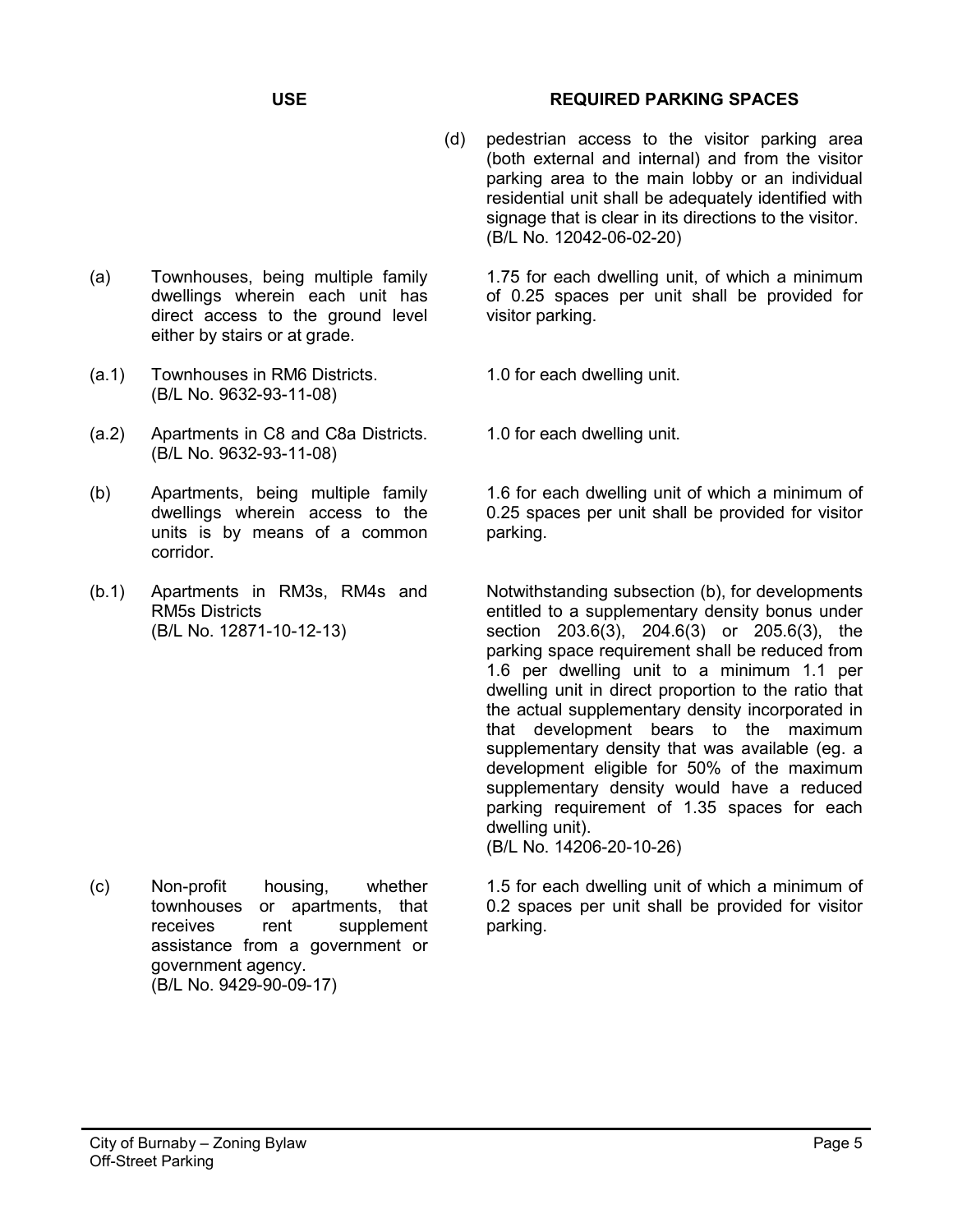(d) Townhouses and apartments in P11e Districts. (B/L No. 11462-03-01-20)

- (2.1) Purpose-built rental housing in the RM and P District, all of their subdistricts, and the Comprehensive Development District, or portion thereof. (B/L No. 14206-20-10-26)
- (2.2) Purpose-built rental housing in the C1, C2, C3, C8, and C9 Districts, all of their sub-districts, and the Comprehensive Development District, or portion thereof, based on the above noted Districts. (B/L No. 14206-20-10-26)
- (3) Dwellings or dwelling units related to commercial or other premises.
- (4) Boarding, lodging or rooming houses, fraternity or sorority houses or other similar uses.
- (4.1) Boarding use within single family dwellings, two family dwelling, and row housing dwellings. (B/L No. 14271-22-06-20)

## **USE REQUIRED PARKING SPACES**

1.0 for each dwelling unit that is not a multifamily flex unit, plus-

1.25 for each dwelling unit that is a multi- family flex unit, plus –

0.1 for each bedroom in excess of 1 bedroom within a dwelling unit (excluding bedrooms located within the rental accommodation area in multi-family flex-units), plus –

0.2 per dwelling unit for visitor parking (of which not more than 0.1 may be permanently provided on another site within 400 m (1,312 ft.) walking distance, but at least 0.1 of which, including all required visitors' handicap spaces, shall be provided on-site).

0.6 for each rental unit inclusive of

0.1 visitor parking, or as determined through a parking study approved by the Director of Planning and Building.

0.6 for each rental unit inclusive of 0.1 visitor parking, or as determined through a parking study approved by the Director of Planning and Building.

- 1 for each dwelling unit.
- 1 for each 2 sleeping units.

1 for each 2 sleeping units. Parking spaces may be provided in tandem with parking space provided for the principal; residential use, provided that the City Engineer is satisfied that such arrangement will not interfere with pedestrian and vehicular movement, fire truck and fire hydrant, or any other access.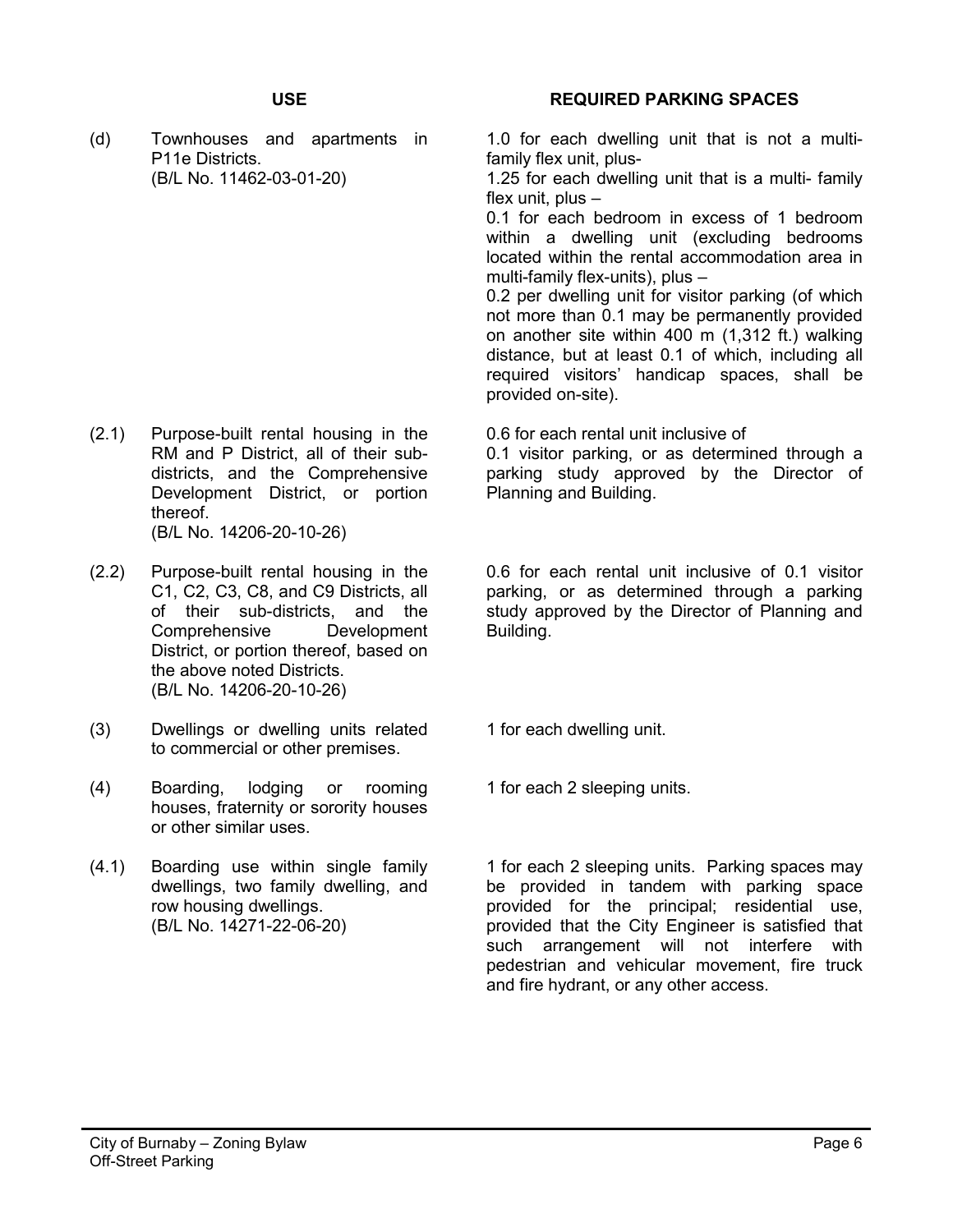(5) Senior Citizens housing (B/L No. 6590-75-01-13)

- (5.1) Child care facility (B/L No. 13929-18-09-24)
- (5.2) Category A and B supportive housing facilities (B/L No. 11153-00-11-06)
- (6) Children's institutions, and rest homes (B/L No. 14317-21-05-31)
- (6.1) Dormitories (B/L No. 14317-21-05-31)
- (7) Hospitals, sanataria and private hospitals
- (8) Places of public worship (B/L No. 11225-01-07-23)

### **USE REQUIRED PARKING SPACES**

1 for each 5 dwelling units where established bus route and commercial facilities are located within 0.4 km (0.2485 mile) of the development or 1 for each 4 dwelling units where such a development is located at a greater distance from an established bus route and commercial facilities. In this item established bus route' shall mean a bus route providing service with no more than 30 minutes between buses travelling in the same direction and `commercial facilities' shall mean commercial-retail establishments in a group of 4 or more within a one-block length of a roadway.

1 for each 46  $m<sup>2</sup>$  (495.16 sq.ft.) of gross floor area.

1 for each 2.5 living units. In addition, 1 electrically serviced motorized scooter storage space shall be provided for each 4 living units.

1 for each 3 employees, plus 1 for each 6 beds.

Subject to sub-section 800.5(5), 0.6 for each dwelling unit inclusive of 0.1 visitor parking, or as determined through a parking study approved by the Director Planning and Building, plus 1 for each 3 employees, and 1 for each 6 beds in sleeping units. (B/L No. 14317-21-05-31)

1 for each 2 staff doctors, plus - 1 for each 4 employees, plus - 1 for each 5 beds.

1 for each 9  $m<sup>2</sup>$  (96.88 sq.ft.) of gross floor area of the main assembly areas within the building, plus-

1 for each 19  $m<sup>2</sup>$  (204.52 sq.ft.) of gross floor area of other assembly areas within the building, including halls, meeting rooms, classrooms and gymnasiums.

(9) Schools, public or private: 1 for each staff member. (a) Elementary and Junior High Schools. (B/L No. 11032-99-12-13) (b) Senior High Schools. 1 for each staff member, plus -1 for each 10 students.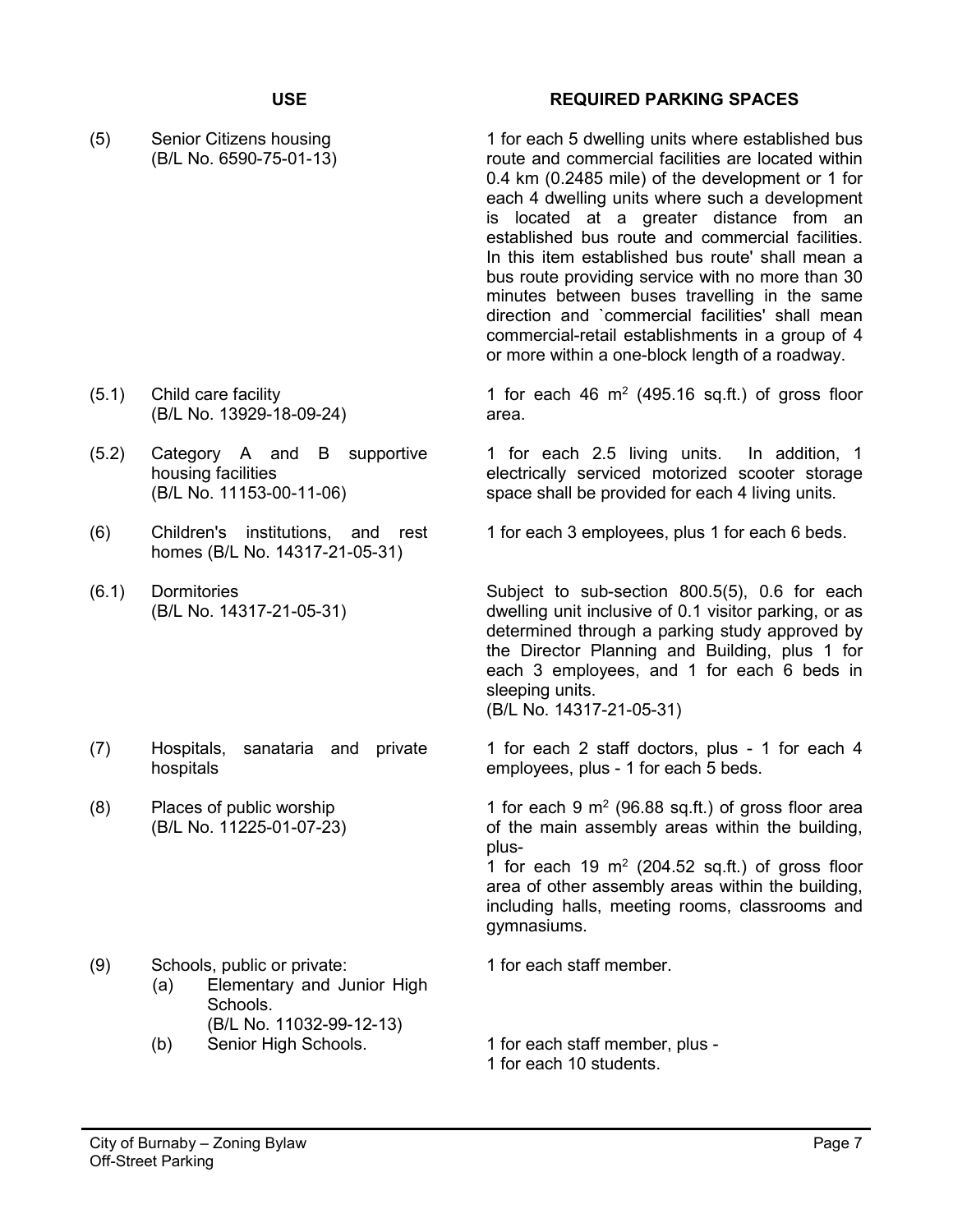- (10) Colleges and universities, commercial schools, and trade schools. (B/L No. 14317-21-05-31)
- (10.1) Repealed (B/L No. 14317-21-05-31)
- (11) Hotels **1** for each 2 sleeping units
- (12) Motels, Motor Hotels and Auto Courts.

## **USE REQUIRED PARKING SPACES**

1 for each staff member, plus - 1 for each 10 students. (B/L No. 14317-21-05-31)

1 for each 10 seats or -

1 for each dwelling or sleeping unit

1 for each 9  $m<sup>2</sup>$  (96.88 sq.ft.) of floor area in areas without fixed seats which are used or intended to be used for public assembly, excluding playing surfaces, plus - 1 for each three slot machines in gaming houses.

- (13) Places of public assembly, including arenas, armouries, art galleries, assembly halls, auditoriums, clubs, lodges and fraternal buildings not providing overnight accommodation, coliseums, community centres,<br>convention halls, dance halls, dance halls, exhibition halls, funeral parlours and undertaking establishments, gaming facilities and gaming houses, gymnasiums, meeting halls, museums, public libraries, stadiums, theatres and similar uses. (B/L No. 10873-99-02-08)
- (14) Recreational uses, including miniature golf courses, fitness and health facilities, steam baths, roller rinks, curling rinks, skating rinks, swimming pools, trampoline centres and similar uses. (B/L No. 11273-01-09-17)
- (15) Billiard and pool halls 2 for each table
- (16) Bowling alleys 3 for each alley
- (17) Banks, business administrative and professional offices, including medical or dental offices and clinics. (B/L No. 11032-99-12-13)
- (18) Deleted (B/L No. 11032-99-12-13)

1 for each 46  $m<sup>2</sup>$  (495.16 sq.ft.) of gross floor area, plus - 1 for each 10 spectator seats.

- 
- 

1 for each 46  $m<sup>2</sup>$  (495.16 sq.ft.) of gross floor area.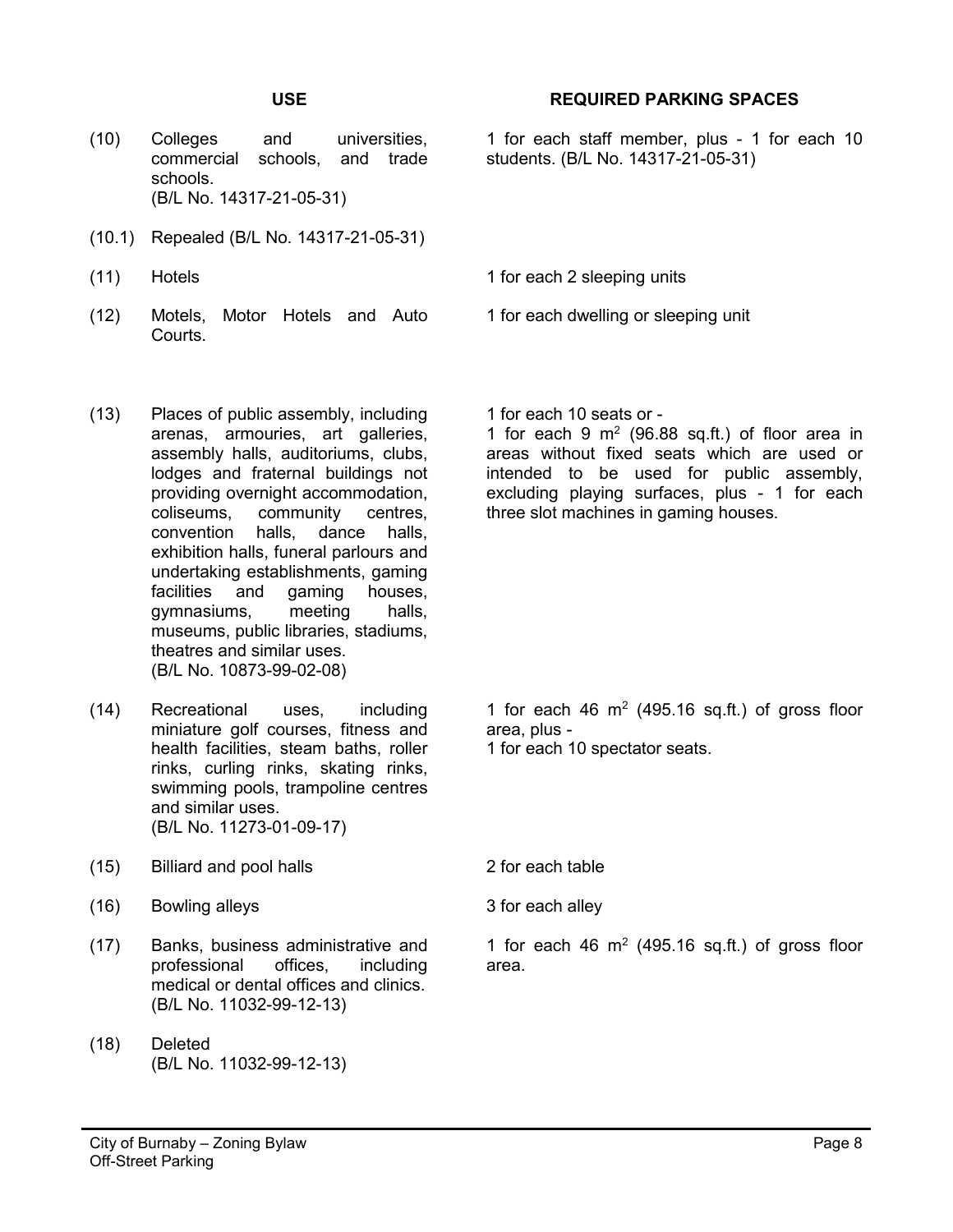(19) Drive-in restaurants, cafes, restaurants, and similar establishments where food and/or beverage are sold for consumption on the premises, provided that such establishments are not located in a shopping centre. (B/L No. 14184-20-09-14)

(19a) Cafes, restaurants, and similar establishments were food and/or beverage are sold for consumption on the premises, provided that such establishments are located in a shopping centre. (B/L No. 14184-20-09-14)

- (19b) Repealed (B/L No. 14184-20-09-14)
- (20) Retail stores and personal service establishments, except as otherwise specified herein.
- (21) Shopping centres, department stores and supermarkets exceeding a retail floor area of 186  $m<sup>2</sup>$ (2002.15 sq.ft.).
- (22) Gasoline service stations or industrial fueling installations.
- (23) Manufacturing and industrial buildings and uses, research facilities and laboratories, servicing and repair establishments and other similar uses. (B/L No. 14184-20-09-14)
- (24) Warehousing, storage buildings, greenhouses and nurseries, wholesale establishments and other similar uses. (B/L No. 14184-20-09-14)

## **USE REQUIRED PARKING SPACES**

1 for each 46  $m<sup>2</sup>$  (495.16 sq.ft.) of gross floor area

Equal number to that required for a retail store occupying equal floor space in a shopping centre.

1 for each 28  $m<sup>2</sup>$  (301.40 sq.ft.) of retail floor area or 1 for each 46  $m<sup>2</sup>$  (495.16.sq.ft.) of gross floor area.

1 for each 14  $m<sup>2</sup>$  (150.70 sq.ft.) of retail floor area.

1 for each 2 employees, plus – 1 for each service bay.

1 for each 93  $m^2$  (1,001.04 sq.ft.) of gross floor area, plus 1 for each 46  $m<sup>2</sup>$  (495.16 sq.ft.) of gross floor area used for indoor display, rental or retail sales purposes.

1 for each 186  $m<sup>2</sup>$  (2,002.15 sq.ft.) of gross floor area, plus 1 for each 46  $m<sup>2</sup>$  (495.16 sq.ft.) of gross floor area and/or of lot area used for display, rental or retail sales purposes.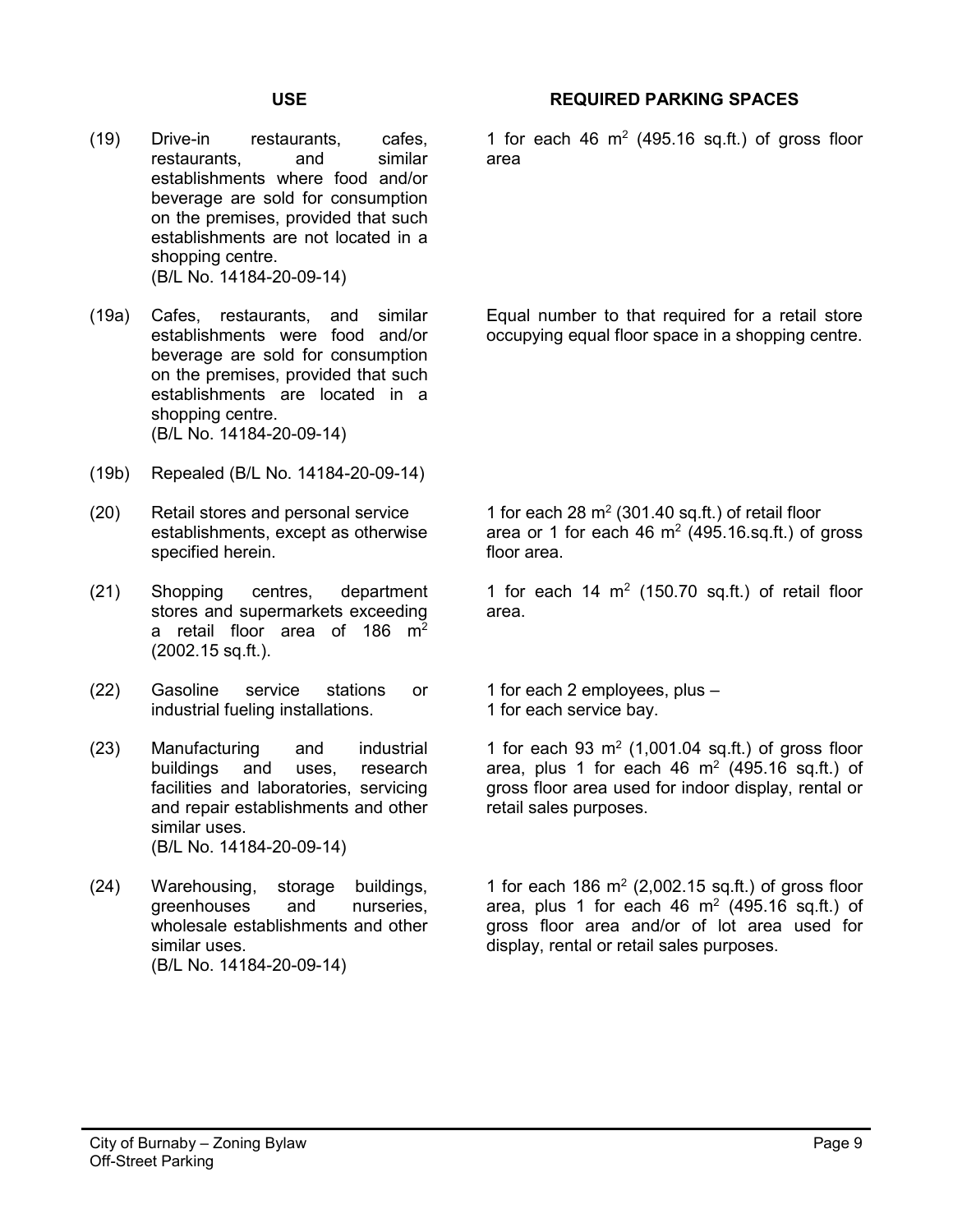(25) Mobile Home Parks (B/L No. 6176-72-12-04)

## **USE REQUIRED PARKING SPACES**

2 for each mobile home to be located on a mobile home lot. Such spaces may be in tandem but shall not be located within a required front yard. In addition, a communal parking area or areas shall be provided on the mobile home park site at a ratio of 1 parking space for each 4 lots in the mobile home park.

- (26) Deleted (B/L No. 11032-99-12-13)
- (27) Marinas, yacht, boating clubs, and boat rental establishments
- 1 for each 2 employees. In addition, parking space shall be provided in the amount of seventy (70) percent of the mooring spaces which are provided.

1 for each 2 employees.

- (28) Fire and police boat facilities and radar installations; marine towing and tugboat services and installations; seaplane mooring facilities and installations; and water taxis. (B/L No. 6449-76-04-05)
- (29) Racquet sports (B/L No. 7009-77-03-28)
- (30) Mini-warehouses (B/L No. 7005-77-04-04)
- (31) Discotheques (B/L No. 7090-77-09-26)
- (32) Recreational Vehicle Parks (B/L No. 8379-85-07-29)

Tennis, 5 spaces per court; squash, 3 spaces per court, handball, racquetball and badminton, 4 spaces per court; plus one space for each 10 spectator seats provided for each of the said sports.

One space for each ten storage units, or one for each 186  $m^2$  (2,002.15 sq.ft.) of gross floor area, whichever is greater.

One for each 10 seats, plus one for each 9  $m<sup>2</sup>$ (96.88 sq.ft.) of gross floor area, except that portion of the building used for storage purposes.

Each towing vehicle and towed vehicle shall park within its assigned recreational vehicle space, either alone or in combination with uses in P3, P6 or P8 Districts, which shall be surfaced with asphalt or concrete pavement. In addition, communal parking shall be provided on the recreational vehicle park site at a ratio of 1 parking space for each 20 recreational vehicle spaces in the recreational vehicle park.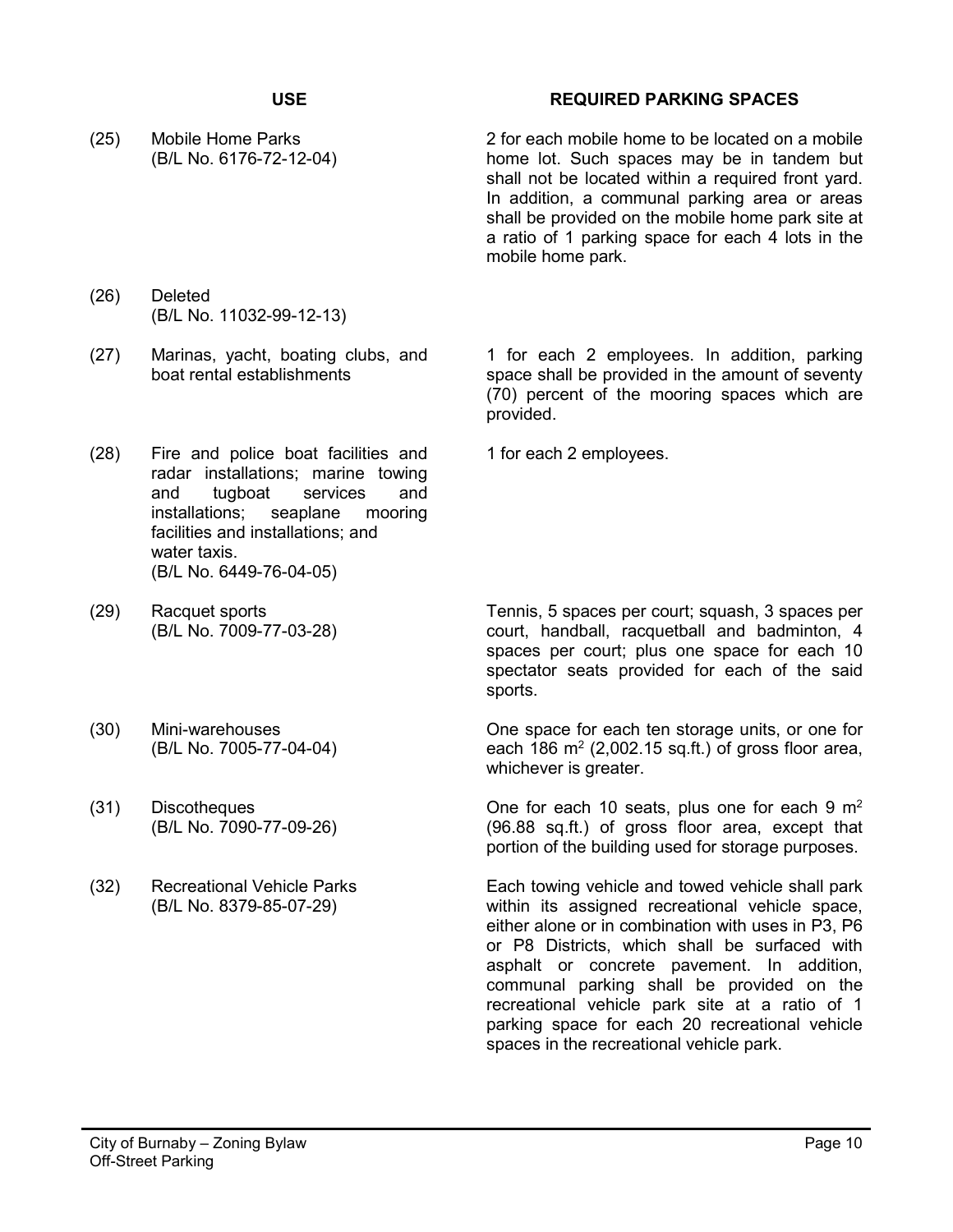- (33) Indoor Pistol and Rifle Ranges (B/L No. 8457-86-01-27)
- (34) Commercial uses on Hastings Street between Boundary Road and Delta Avenue. (B/L No. 12977-11-09-12)
- (35) Cyber entertainment uses (B/L No. 14184-20-09-14)
- (36) Body rub salons (B/L No. 11693-04-04-19)
- (37) Repealed (B/L No.14316-21-05-31)
- (38) Temporary shelters (B/L No. 14003-07-29-19)
- (39) Display yards (B/L No. 14184-20-09-14)
- (40) Storage yards, junk years and automobile wrecking yards. (B/L No. 14184-20-09-14)
- (41) Rehearsal and production studios (B/L No. 14184-20-09-14)
- (42) Short-term rental within single family dwellings, two family dwellings, and row housing dwellings. (B/L No. 14271-22-06-20)

### **USE REQUIRED PARKING SPACES**

1.5 for each stall or point.

Where a walkway is provided under section 308.3(5) of this bylaw, the required off-street parking spaces may be reduced by one. (B/L No. 14316-21-05-31)

1 for each 46  $m<sup>2</sup>$  (495.16 sq.ft.) of gross floor area.

1 for each 46  $m<sup>2</sup>$  (495.16 sq.ft.) of gross floor area.

1 for each staff member.

1 for each  $93 \text{ m}^2$  (1,001.04 sq.ft.) of lot area used for outdoor display, rental, or sales purposes.

0.25 for each 100  $m^2$  (1,076.39 sq.ft.) of lot area up to 4,000  $\text{m}^2$  (43,055.64 sq.ft), plus 0.1 for each additional 100  $m^2$  (1,076.39 sq.ft.) of lot area exceeding 4,000  $m^2$  (43,055.64 sq.ft.) used for outdoor storage purposes.

1 for each 93  $m^2$  (1,001.04 sq.ft.) of gross floor area, and/or of lot area used for production and staging, and 1 for each 186  $m<sup>2</sup>$  (2,002.09 sq.ft.) of gross floor area and/or of lot area used for storage purposes.

1 for each dwelling unit, or a portion of a dwelling unit that is used for short-term rentals, in addition to the required parking space for the principal residential use. Parking space for short-term rental may be provided in tandem with parking space provided for the principal residential use, provided that the City Engineer is satisfied that such arrangement will not interfere with pedestrian and vehicular movement, fire truck and fire hydrant, or any other access.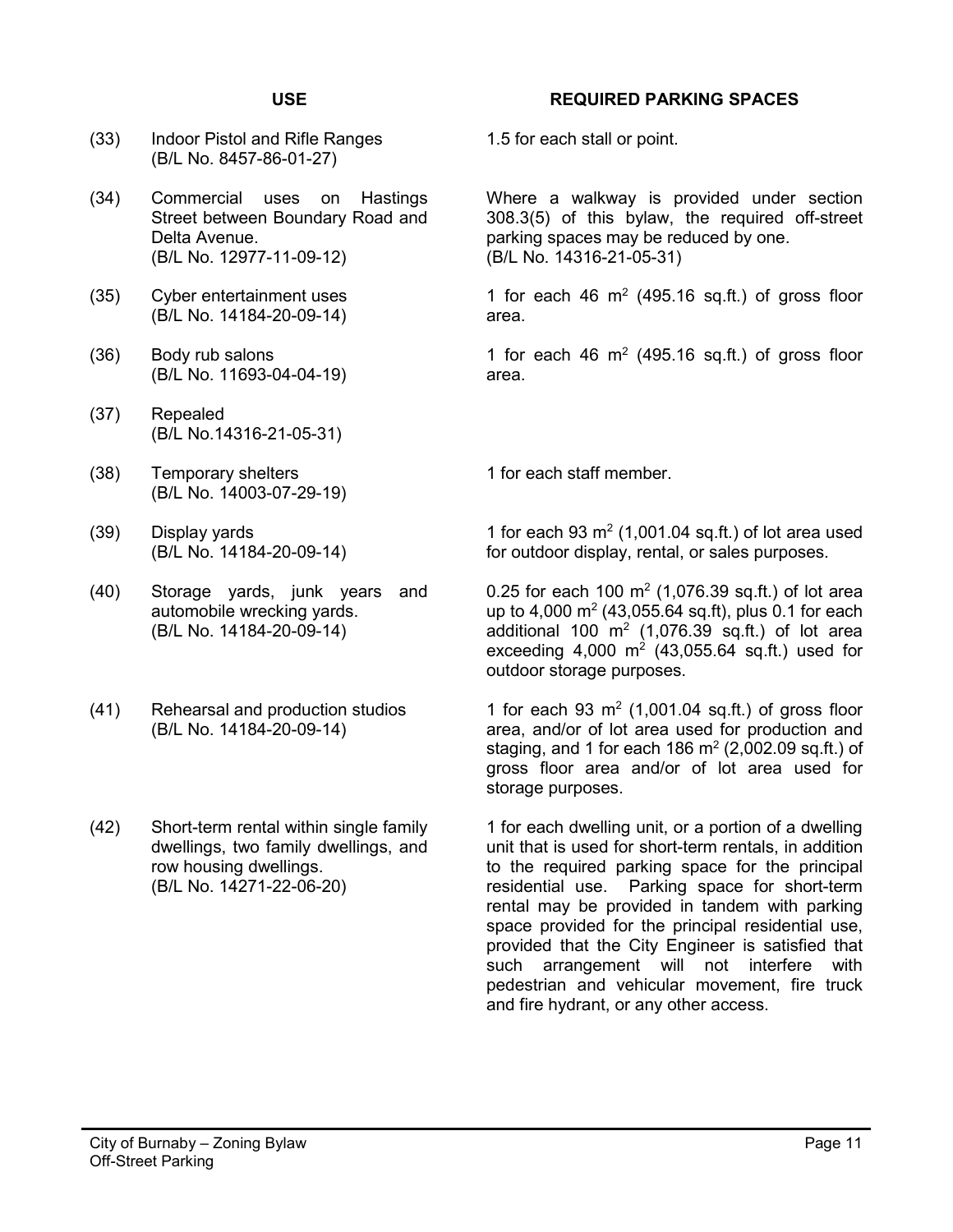## **800.4.1 Swangard Stadium Parking**:

For the purpose of calculating parking spaces, Central Park shall be deemed to have a single use and the limitation of distance between use and parking spaces of 122 m (400.26 ft.) that is contained in section 800.5(2) shall be increased to 800 m (2,624.8 ft.) for parking at Swangard Stadium; and notwithstanding section 800.5(1), parking spaces for the Stadium may be located outside the boundaries of Central Park. (B/L No. 9706-92-04-06)

## **800.4.2 Temporary Off-Street Parking Reductions During COVID-19 Pandemic:**

Notwithstanding any other provision of this bylaw, until 2022 June 01 or another date determined by the Director Planning and Building in response to the COVID-19 pandemic: (B/L No. 14377-21-10-25)

- (1) The required off-street parking spaces for cafes, restaurants, drive-in restaurants, and similar establishments for the sale and consumption of food and/or beverage on the premises, and commercial, industrial, institutional, recreational, assembly, and educational establishments, may be reduced with the written approval of the Director Planning and Building, subject to the following conditions:
	- (a) the area of the reduced off-street parking spaces is exclusively used for the purpose of accommodating:
		- (i) outdoor seating area for café, restaurant, drive-in restaurant, or similar establishments for the sale and consumption of food and/or beverage on the premises;
		- (ii) outdoor display and retail sale areas accessory to the commercial or industrial establishment on the premises; or,
		- (iii) accessory buildings or structures, or service trailers, accessory to the institutional, recreational, assembly or educational establishment on the premises;
	- (b) such outdoor seating area is located adjacent to the associated café, restaurant, drive-in restaurant, and similar establishment for the sale and consumption of food and/or beverage on the premises, or separated from such establishment by a pedestrian walkway;
	- (c) such outdoor seating areas, accessory outdoor display and retail sale areas, accessory buildings or structures, or service trailers are only used to physically expand the service area of the principal establishment and do not increase the permitted patron capacity of the establishment,
	- (d) the City Engineer is satisfied that the location of such outdoor seating areas, accessory outdoor display and retail sale areas, accessory buildings or structures, or service trailers do not interfere with pedestrian and vehicular movement, fire truck and fire hydrant access, and solid waste collection within and adjacent to the premises; and,
	- (e) such outdoor seating areas, accessory outdoor display and retail sale areas, accessory buildings or structures, or service trailers do not occupy or reduce any accessible parking space on the premises.
- (2) The outdoor seating areas, accessory outdoor display and retail sale areas, accessory buildings or structures, or service trailers approved by the Director Planning and Building in accordance with section 800.4.2(1), or as otherwise permitted in this bylaw, shall be excluded from the calculations for the associated establishments, in accordance with this Schedule.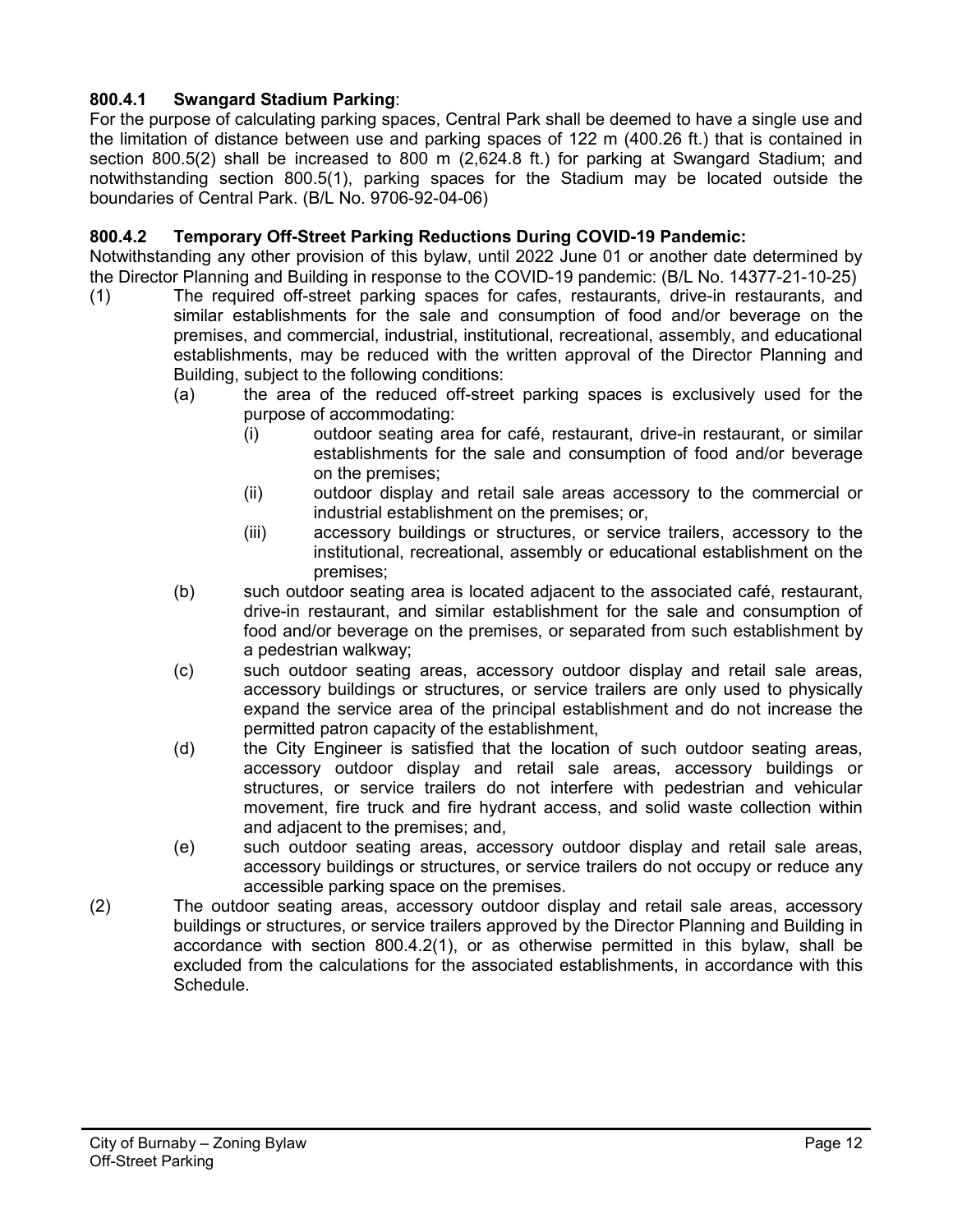- (3) The restriction in section 800.5(1) of this bylaw does not apply to any off-street parking spaces approved by the Director Planning and Building in accordance with section 800.4.2(1) of this bylaw.
- (4) In this section unless the context otherwise requires, "service trailer" means any structure or vehicle that is either self-propelled or towed by a motor vehicle, and that is used or designed to be used to temporarily expand service areas accessory to institutional, recreational, assembly, and educational establishments.

(B/L No. 14318-21-04-26)

## **800.4.3 Provision of Accessory Off-Street Parking Spaces:**

Off-street parking spaces required in accordance with section 800.4 for the purpose of accommodating the vehicles of clients, customers, employees, members, residents or tenants of a principal building or use, may be provided:

- (1) on the same lot as the principal building or use for which the off-street parking space is provided; and/or
- (2) on a lot other than which the principal building or use to be served is located, subject to sections 800.5(2) and 800.5(4); and/or
- (3) by means of payment-in-lieu of parking, subject to section 800.5.1.

(B/L No. 14316-21-05-31)

## **800.5 Use of Parking Facilities:**

- (1) All required off-street parking spaces shall be used only for the purpose of accommodating the vehicles of clients, customers, employees, members, residents or tenants who make use of the principal building or use for which the parking area is provided, and such parking area shall not be used for off-street loading, driveways, access or egress, commercial repair work, display, sale or storage of goods of any kind.
- (2) Except in the case of dwelling units, off-street parking spaces may be provided and used collectively by two or more buildings or uses, provided that the total number of parking spaces when used together is not less than the sum of the requirements for the various individual uses, and that such parking facilities are not located more than 122 m (400.26 ft.) from any building or use to be served. (B/L No. 14317-21-05-31)
- (3) Notwithstanding Section 800.5 (1), parking spaces located in an A, R or RM District shall be used solely for the parking of private non-commercial vehicles.
- (4) Shared use of off-street parking spaces by two or more uses, except for dwelling units, may be permitted, provided that the hours of operating for such uses do not overlap significantly, and that the shared off-street parking spaces are located not more than 122 m (400.26 ft.) from the uses to be served. The off-street parking spaces for any use at any given time during its hours of operation shall be provided and used in accordance with this Schedule. (B/L No. 14317-21-05-31)
- (5) Notwithstanding Sections 800.5(2) and (4), the off-street parking spaces required for dwelling units containing less than one bedroom in a dormitory, and for sleeping units in a dormitory, may be provided by and shared with one or more other buildings or uses associated with the same institution which the dormitory serves, provided that:
	- (a) the off-street parking spaces are being shared only by the dormitory and such other buildings or uses;
	- (b) the number of off-street parking spaces referred to in sub-section (a) shall not be less than the number of off-street parking spaces required for such dwelling units and sleeping units;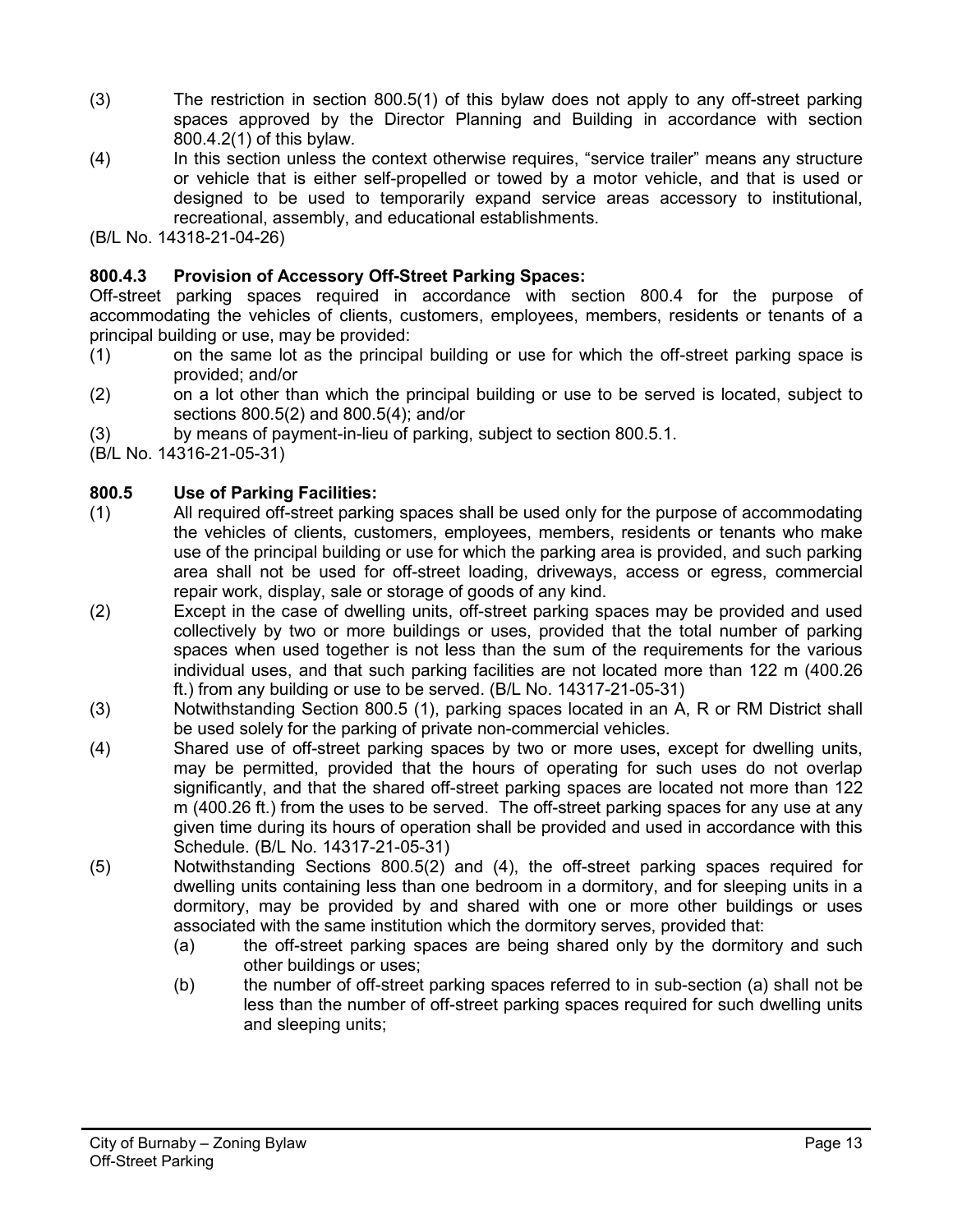- (c) the shared off-street parking spaces referred to in sub-section (a) shall be located not more than 122 m (400.26 ft.) from the dormitory; and,
- (d) such other buildings or uses associated with the same institution which the dormitory serves do not operate 24 hours a day, 7 days a week.

(B/L No. 14317-21-05-31)

# **800.5.1 Payment-In-Lieu of Parking:**

- (1) An owner or occupier who applies for a building permit to construct, extend, or alter a building or structure on a lot, or who changes a use, or increases the density of occupancy of a use on a lot, has the option to pay to the City an amount, as set out in the Burnaby Planning and Building Fees Bylaw, in lieu of providing off-street parking spaces required by section 800.4, subject to the following:
	- (a) the option does not apply to the required off-street parking spaces for dwelling units, except those dwelling units that are located in senior citizen housing projects, and supportive housing facilities;
	- (b) the option does not apply to the accessible parking spaces and van accessible parking spaces required in accordance with section 800.3.1;
	- (c) for developments on Hastings Street between Boundary Road and Delta Avenue that are located within 1.0 km of an off-street parking facility owned and operated by the City, the option may be applied to all or a portion of the required off-street parking spaces, other than those set out in subsections 800.5.1 (1) (a) and (b); and,
	- $(d)$  for developments other than those within the area specified in section 800.5.1(1) (c), the option may be applied to up to thirty percent (30%) of the total off-street parking spaces required for such development under section 800.4, other than those set out in subsections 800.5.1(1)(a) and (b).
- (2) The amount of the payment-in-lieu of parking payable pursuant to subsection 800.5.1(1) shall be paid:
	- (a) at the time of building permit issuance for the construction, extension or alteration of a building or structure; or
	- (b) if no building permit is required, at the earlier of the issuance of a business licence or preliminary plan approval for a change of use or increase in the density of occupancy of a use.
- (3) The payment-in-lieu of parking amount received by the City pursuant to section 800.5.1(2) shall be deposited fifty percent (50%) into the City's Off-Street Parking Reserve Fund and fifty percent (50%) into the City's Active Transportation Infrastructure Reserve Fund.
- (B/L No. 14316-21-05-31)

# **800.6 Location and Siting of Parking Facilities:**

(1) No parking area shall be located within a required front yard, except that in a C1, C4, C5 or M District where a principal building is set back from the required front yard, parking may be provided in such required front yard, subject to Section 6.15, and provided that the total landscaped area between the front lot line and the front line of the building is not decreased below that which would otherwise be required if such parking in the front yard was not allowed. (B/L No. 13829-18-02-26)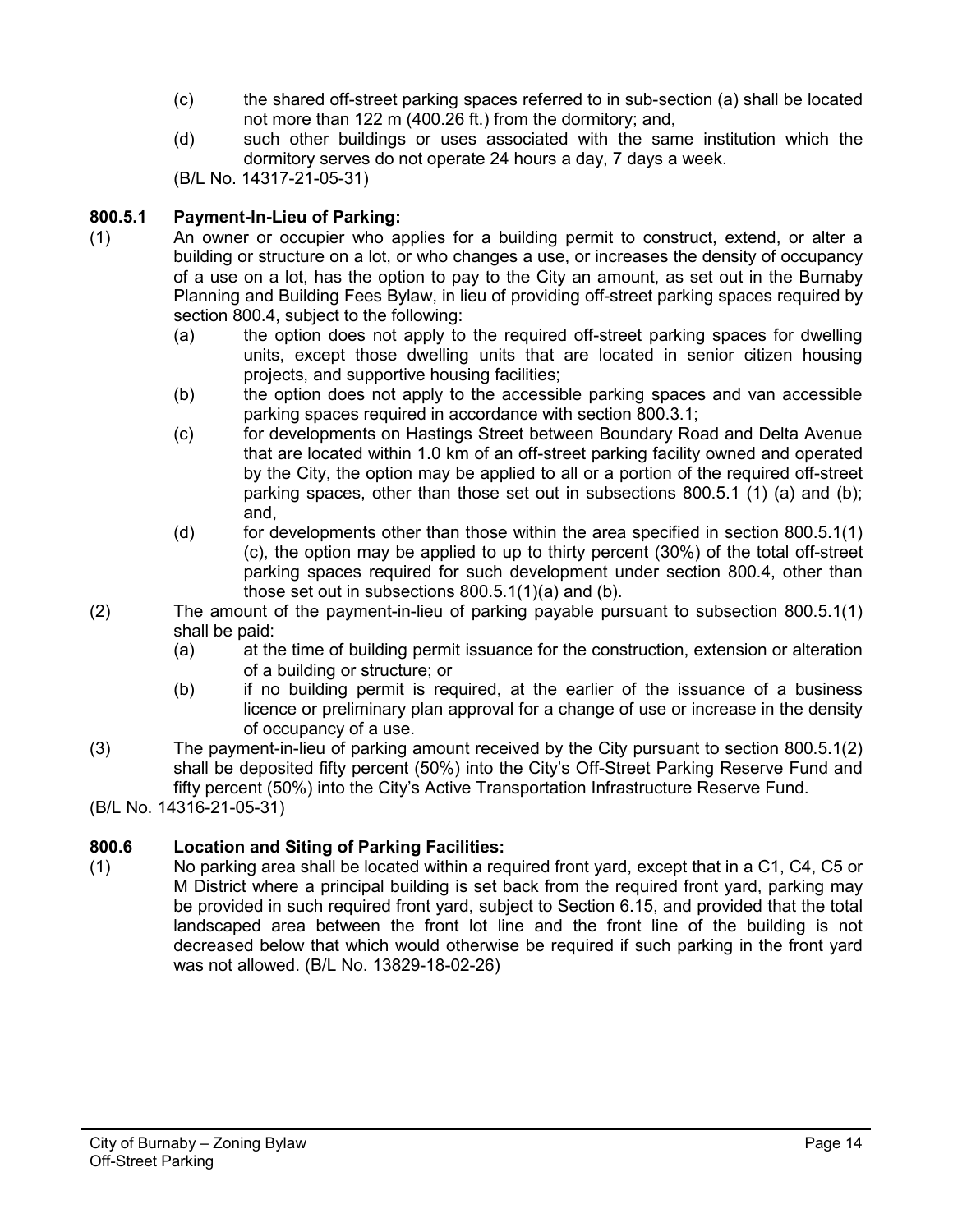- (a) Notwithstanding anything in this section contained, on a lot in a Residential District where secondary lane or street access is not available and the width of the side yard is less than 2.6 m (8.53 ft.), a parking space may be developed within the required front yard to accommodate automobiles for each dwelling unit on the lot, provided however, that no parking space shall exceed an area of 37  $m^2$ (398.28 sq.ft.), nor be located closer than 1.2 m (3.94 ft.) to any property line. This regulation shall apply only to those lots which were developed prior to 1965 June 07. (B/L No. 6885-76-07-05)
- (2) No parking area shall be located within the following required yards:
	- (B/L No. 5884-71-09-20)
	- (a) A side yard which adjoins a flanking street on a corner lot in an A, R, RM, P, C8, C9 or CD based upon A, R, RM or P District, provided that in no case need the setback for such parking area exceed a distance of 4.5 m (14.76 ft.). (B/L No. 13036-12-02-13)
	- (b) A side yard in a C or P District which is separated by a street from a lot in an A, R, RM, C8, C9 or CD based upon A, R, or RM District, provided that in no case need the setback for such parking area exceed a distance of 4.5 m (14.76 ft.). (B/L No. 13036-12-02-13)
	- (c) Any yard in an M District which abuts a lot in an A, R, RM, C8, C9 or CD based upon A, R or RM District, or is separated by a street or lane therefrom. (B/L No. 13036-12-12-13)
- (3) No parking area in any required rear yard shall be located closer to any flanking street than is permitted in the side yard which flanks the same street.
- (4) For residential buildings the parking facilities for all residents shall be wholly provided on the same lot as the building required to be served.
- (5) No part of any parking area shall be located closer than 3.5 m (11.48 ft.) to any multiple family dwelling.
- (6) The setbacks of parking areas from lot and street lines shall be subject to the requirements of Section 6.15 of this Bylaw.
- (7) Notwithstanding anything in this section contained, the required off-street parking space for a short-term rental may be located within a required front yard or a side yard. (B/L No. 14271-22-06-20)

## **800.7 Development and Maintenance Standards:**

- (1) The number, location and width of all points of ingress and egress to a parking area shall be subject to the approval of the City Engineer, and every driveway must access an approved parking or loading area. (B/L No. 10302-96-02-12)
- (2) The minimum dimensions of off-street parking spaces are:

|                                    | Length                      | Width                      | Height                     |
|------------------------------------|-----------------------------|----------------------------|----------------------------|
| (a) regular parking space          | $5.5$ m (18.04 ft.)         | $2.6 \text{ m}$ (8.53 ft.) | $2.0 \text{ m}$ (6.56 ft.) |
| (b) small car parking space        | $4.8$ m (15.75 ft.)         | 2.4 m $(7.87$ ft.)         | $2.0 \text{ m}$ (6.56 ft.) |
| (c) regular parallel parking space | $7.3 \text{ m}$ (23.95 ft.) | $2.6 \text{ m}$ (8.53 ft.) | $2.0 \text{ m}$ (6.56 ft.) |
| (d) small parallel parking space   | $6.7$ m $(21.98$ ft.)       | $2.4 \text{ m}$ (7.87 ft.) | $2.0 \text{ m}$ (6.56 ft.) |

(B/L No. 13731-17-04-10)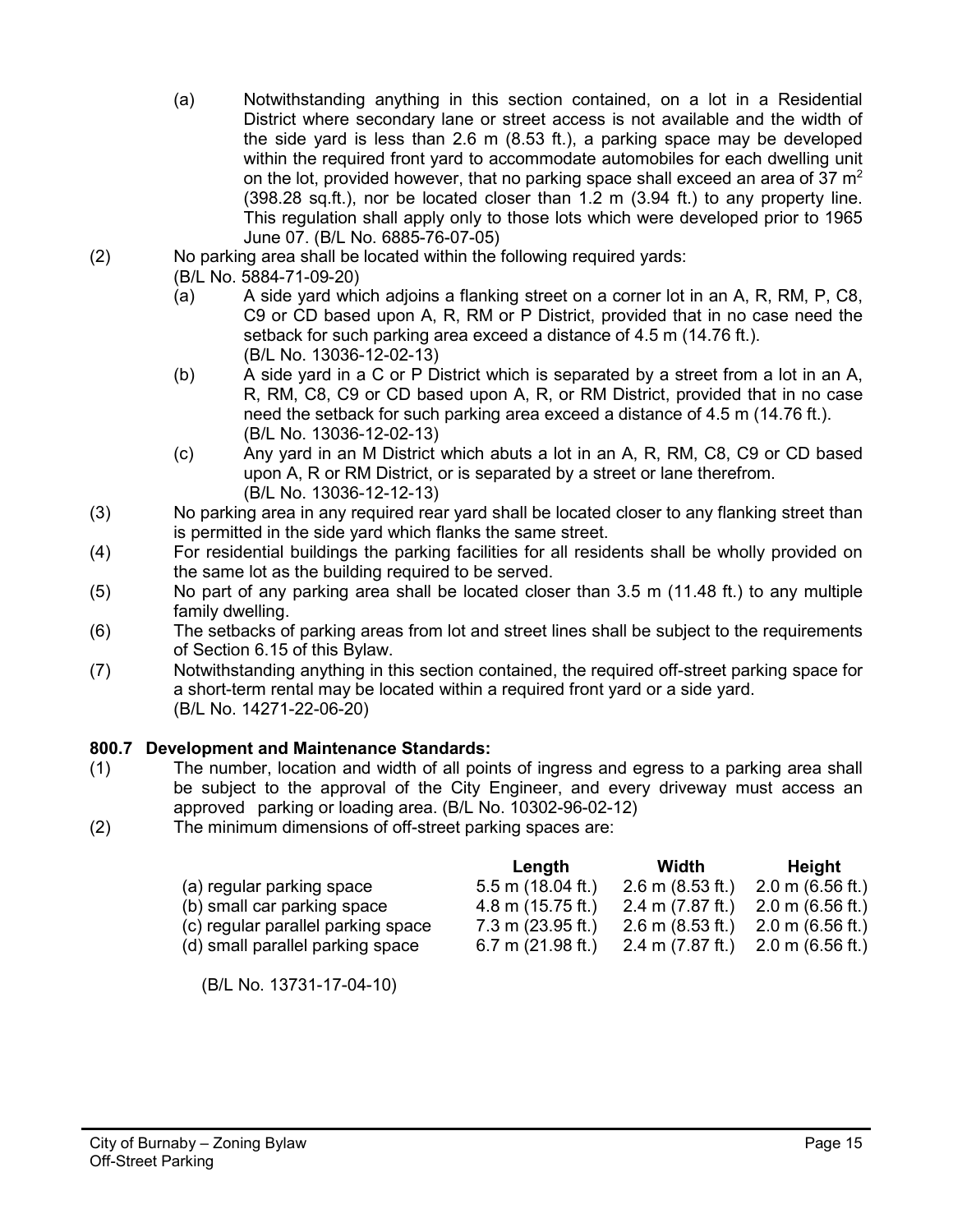- (2.1) Notwithstanding section 800.4, where the total number of parking spaces provided exceeds 25, up to 35 percent of the spaces on a property may be small car parking spaces which are clearly posted, easily located and easy to use. (B/L No. 10302-96-02-12)
- (2.2) The width of the parking space shall be increased by 300 mm (0.98 ft.) on each side where a parking space adjoins a wall, column, fence or other structure that:
	- (a) exceeds 300 mm (0.98 ft.) in height and is located more than 1.2 m (3.94 ft.) from either end of a small car parking space; or
	- (b) exceeds 300 mm (0.98 ft.) in height and is located more than 1.4 m (4.59 ft.) from either end of a regular parking space, accessible parking space, or van accessible parking space; or (B/L No. 14043-19-09-16)
	- (c) exceeds 50 mm (0.16 ft.) in height and is located less than 0.6 m (1.97 ft.) from the manoeuvring aisle.
	- (B/L No. 12422-08-03-10)
- (2.3) No column encroachments or other obstructions are permitted within the required dimensions of a parking space. (B/L No. 12422-08-03-10)
- (3) Adequate provision shall be made for individual ingress or egress by vehicles to all parking spaces at all times by means of unobstructed manoeuvering aisles. Manoeuvering aisles of not less than the following widths shall be provided:

| Width of aisle in metres       |  |
|--------------------------------|--|
| $7.5(24.61 \text{ ft.})$       |  |
| 6.5(21.33 ft.)                 |  |
| (underground or in a building) |  |
| $5.0$ (16.40 ft.)              |  |
| $3.5(11.48 \text{ ft.})$       |  |
|                                |  |

- (4) All parking areas shall be provided with adequate curbs in order to retain all vehicles within such permitted parking area, and to ensure that required fences, hedges or landscaped areas, as well as any buildings, will be protected from parked vehicles. (B/L No. 14170-20-07-06)
- (5) All parking areas for more than 4 vehicles shall be surfaced with an asphalt, concrete or similar pavement so as to provide a surface that is durable and dust- free and shall be so graded and drained as to properly dispose of all surface water.
- (6) Any lighting used to illuminate any parking area or parking garage shall be so arranged that all direct rays of light are reflected upon such parking area or parking garage, and not on any adjoining premises.

# **800.8 Provision of Electric Vehicle Charging Infrastructure**

- (1) All parking spaces required for dwelling units pursuant to Sections 800.4 and 800.3.1(2) shall include an energized outlet capable of providing Level 2 charging or a higher charging level for an electric vehicle, except: (B/L No. 14043-19-09-16)
	- (a) parking spaces for visitor parking;
	- (b) parking spaces for secondary suites;
	- (c) existing or new parking spaces for existing dwelling units; and,
	- (d) all parking spaces required for dwelling units included in a development for which, on or before 2018 September 01: